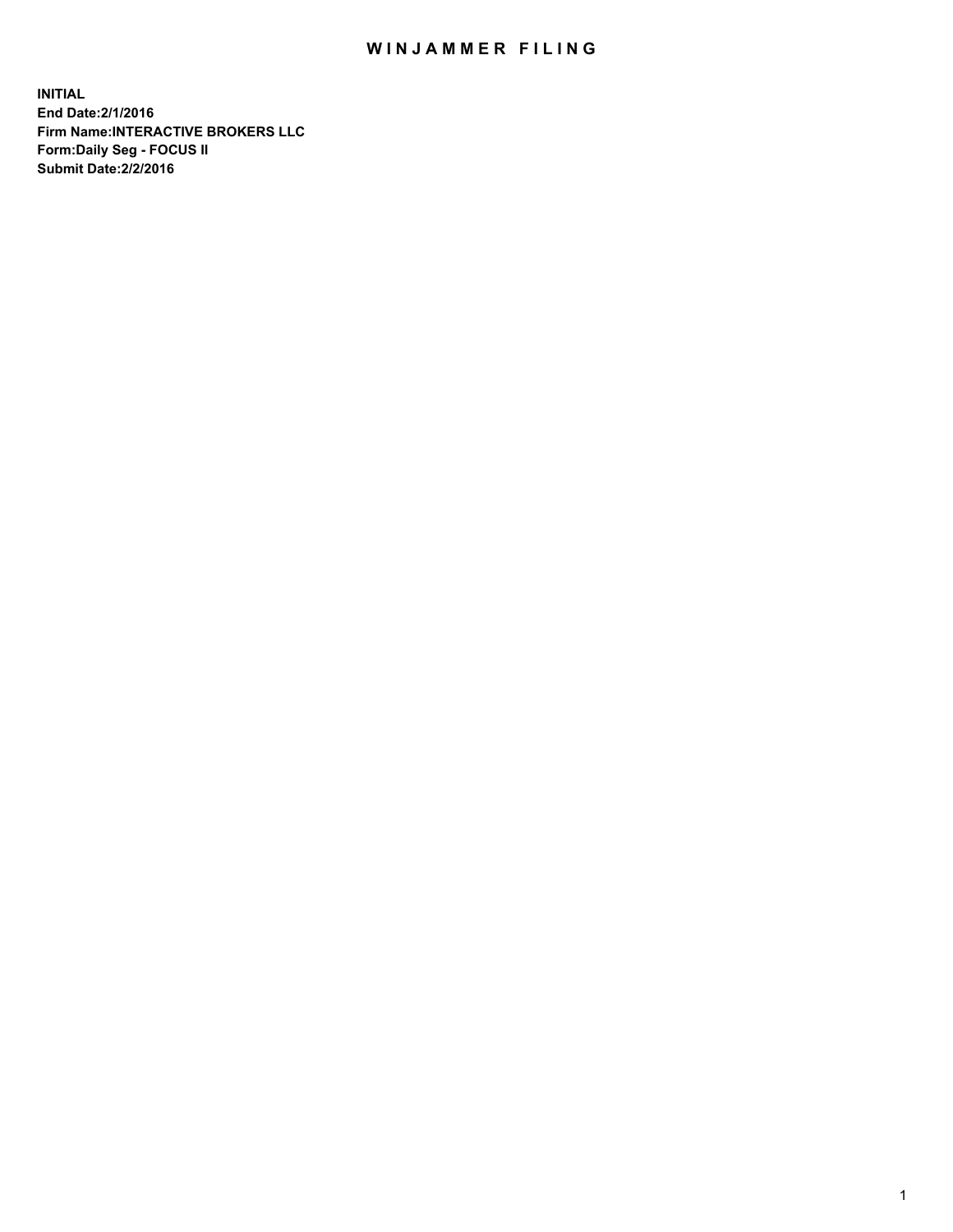## **INITIAL End Date:2/1/2016 Firm Name:INTERACTIVE BROKERS LLC Form:Daily Seg - FOCUS II Submit Date:2/2/2016 Daily Segregation - Cover Page**

| Name of Company<br><b>Contact Name</b><br><b>Contact Phone Number</b><br><b>Contact Email Address</b>                                                                                                                                                                                                                          | <b>INTERACTIVE BROKERS LLC</b><br><b>Alex Parker</b><br>203-618-7738<br>aparker@interactivebrokers.com |
|--------------------------------------------------------------------------------------------------------------------------------------------------------------------------------------------------------------------------------------------------------------------------------------------------------------------------------|--------------------------------------------------------------------------------------------------------|
| FCM's Customer Segregated Funds Residual Interest Target (choose one):<br>a. Minimum dollar amount: ; or<br>b. Minimum percentage of customer segregated funds required:%; or<br>c. Dollar amount range between: and; or<br>d. Percentage range of customer segregated funds required between:% and%.                          | <u>0</u><br>155,000,000 245,000,000<br><u>00</u>                                                       |
| FCM's Customer Secured Amount Funds Residual Interest Target (choose one):<br>a. Minimum dollar amount: ; or<br>b. Minimum percentage of customer secured funds required:%; or<br>c. Dollar amount range between: and; or<br>d. Percentage range of customer secured funds required between:% and%.                            | <u>0</u><br>80,000,000 120,000,000<br>0 <sub>0</sub>                                                   |
| FCM's Cleared Swaps Customer Collateral Residual Interest Target (choose one):<br>a. Minimum dollar amount: ; or<br>b. Minimum percentage of cleared swaps customer collateral required:% ; or<br>c. Dollar amount range between: and; or<br>d. Percentage range of cleared swaps customer collateral required between:% and%. | ₫<br>0 <sub>0</sub><br>0 <sub>0</sub>                                                                  |

Attach supporting documents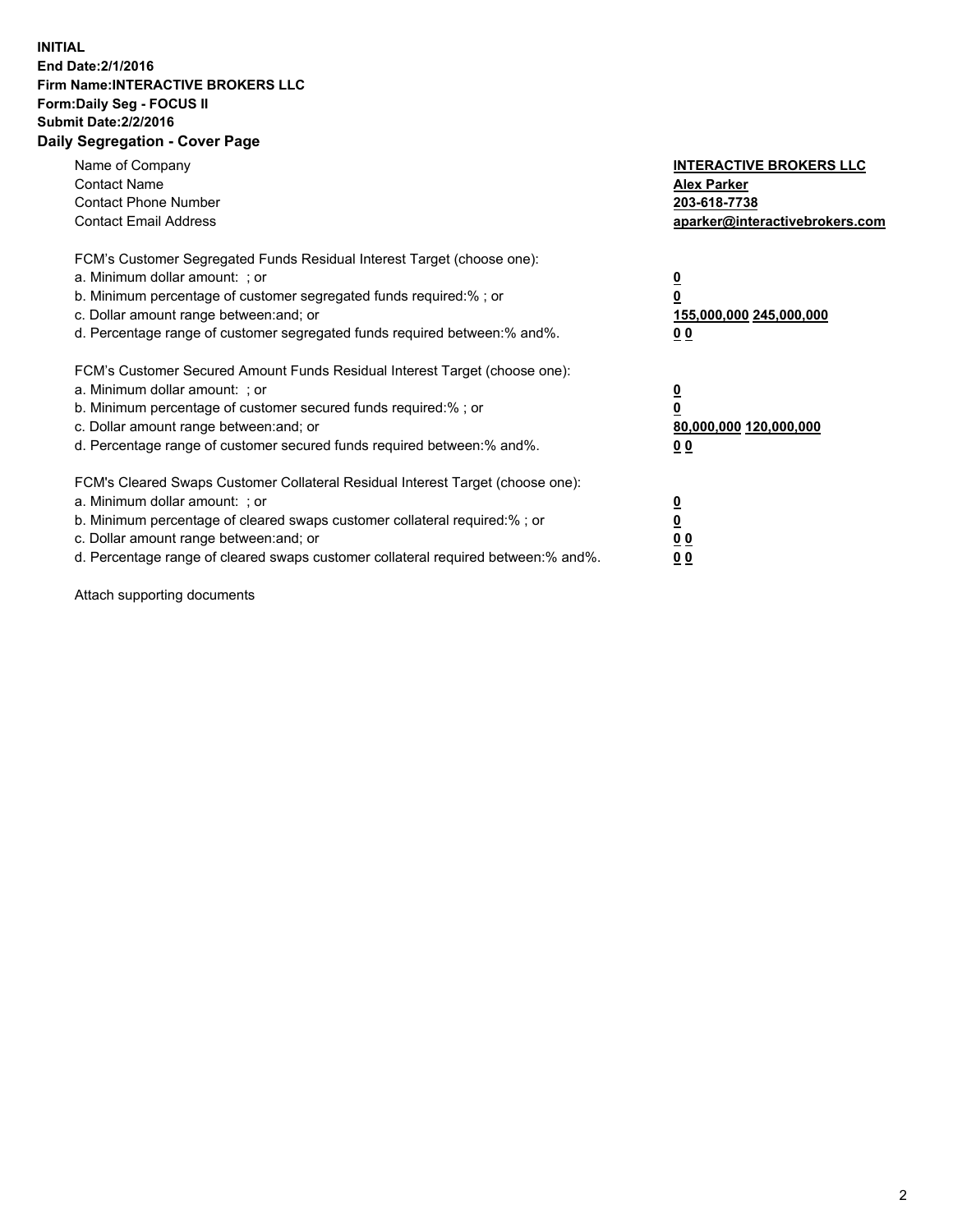## **INITIAL End Date:2/1/2016 Firm Name:INTERACTIVE BROKERS LLC Form:Daily Seg - FOCUS II Submit Date:2/2/2016 Daily Segregation - Secured Amounts**

|     | <b>Pany Obyroganon</b> Obbarba Annoann                                                      |                                                 |
|-----|---------------------------------------------------------------------------------------------|-------------------------------------------------|
|     | Foreign Futures and Foreign Options Secured Amounts                                         |                                                 |
|     | Amount required to be set aside pursuant to law, rule or regulation of a foreign            | $0$ [7305]                                      |
|     | government or a rule of a self-regulatory organization authorized thereunder                |                                                 |
| 1.  | Net ledger balance - Foreign Futures and Foreign Option Trading - All Customers             |                                                 |
|     | A. Cash                                                                                     | 342,859,333 [7315]                              |
|     | B. Securities (at market)                                                                   | $0$ [7317]                                      |
| 2.  | Net unrealized profit (loss) in open futures contracts traded on a foreign board of trade   | -18,952,465 [7325]                              |
| 3.  | Exchange traded options                                                                     |                                                 |
|     | a. Market value of open option contracts purchased on a foreign board of trade              | 32,177 [7335]                                   |
|     | b. Market value of open contracts granted (sold) on a foreign board of trade                | -120,964 [7337]                                 |
| 4.  | Net equity (deficit) (add lines 1.2. and 3.)                                                | 323,818,081 [7345]                              |
| 5.  | Account liquidating to a deficit and account with a debit balances - gross amount           | 58,583 [7351]                                   |
|     | Less: amount offset by customer owned securities                                            | 0 [7352] 58,583 [7354]                          |
| 6.  | Amount required to be set aside as the secured amount - Net Liquidating Equity              | 323,876,664 [7355]                              |
|     | Method (add lines 4 and 5)                                                                  |                                                 |
| 7.  | Greater of amount required to be set aside pursuant to foreign jurisdiction (above) or line | 323,876,664 [7360]                              |
|     | 6.                                                                                          |                                                 |
|     | FUNDS DEPOSITED IN SEPARATE REGULATION 30.7 ACCOUNTS                                        |                                                 |
| 1.  | Cash in banks                                                                               |                                                 |
|     | A. Banks located in the United States                                                       | 1,373,274 [7500]                                |
|     | B. Other banks qualified under Regulation 30.7                                              | 0 [7520] 1,373,274 [7530]                       |
| 2.  | Securities                                                                                  |                                                 |
|     | A. In safekeeping with banks located in the United States                                   | 368,077,931 [7540]                              |
|     | B. In safekeeping with other banks qualified under Regulation 30.7                          | 0 [7560] 368,077,931 [7570]                     |
| 3.  | Equities with registered futures commission merchants                                       |                                                 |
|     | A. Cash                                                                                     | $0$ [7580]                                      |
|     | <b>B.</b> Securities                                                                        | $0$ [7590]                                      |
|     | C. Unrealized gain (loss) on open futures contracts                                         | $0$ [7600]                                      |
|     | D. Value of long option contracts                                                           | $0$ [7610]                                      |
|     | E. Value of short option contracts                                                          | 0 [7615] 0 [7620]                               |
| 4.  | Amounts held by clearing organizations of foreign boards of trade                           |                                                 |
|     | A. Cash                                                                                     | $0$ [7640]                                      |
|     | <b>B.</b> Securities                                                                        | $0$ [7650]                                      |
|     | C. Amount due to (from) clearing organization - daily variation                             | $0$ [7660]                                      |
|     | D. Value of long option contracts                                                           | $0$ [7670]                                      |
|     | E. Value of short option contracts                                                          | 0 [7675] 0 [7680]                               |
| 5.  | Amounts held by members of foreign boards of trade                                          |                                                 |
|     | A. Cash                                                                                     | 91,817,363 [7700]                               |
|     | <b>B.</b> Securities                                                                        | $0$ [7710]                                      |
|     | C. Unrealized gain (loss) on open futures contracts                                         | -5,574,269 [7720]                               |
|     | D. Value of long option contracts                                                           | 32,177 [7730]                                   |
|     | E. Value of short option contracts                                                          | <u>-120,964</u> [7735] <u>86,154,307</u> [7740] |
| 6.  | Amounts with other depositories designated by a foreign board of trade                      | $0$ [7760]                                      |
| 7.  | Segregated funds on hand                                                                    | $0$ [7765]                                      |
| 8.  | Total funds in separate section 30.7 accounts                                               | 455,605,512 [7770]                              |
| 9.  | Excess (deficiency) Set Aside for Secured Amount (subtract line 7 Secured Statement         | 131,728,848 [7380]                              |
|     | Page 1 from Line 8)                                                                         |                                                 |
| 10. | Management Target Amount for Excess funds in separate section 30.7 accounts                 | 80,000,000 [7780]                               |
| 11. | Excess (deficiency) funds in separate 30.7 accounts over (under) Management Target          | 51,728,848 [7785]                               |
|     |                                                                                             |                                                 |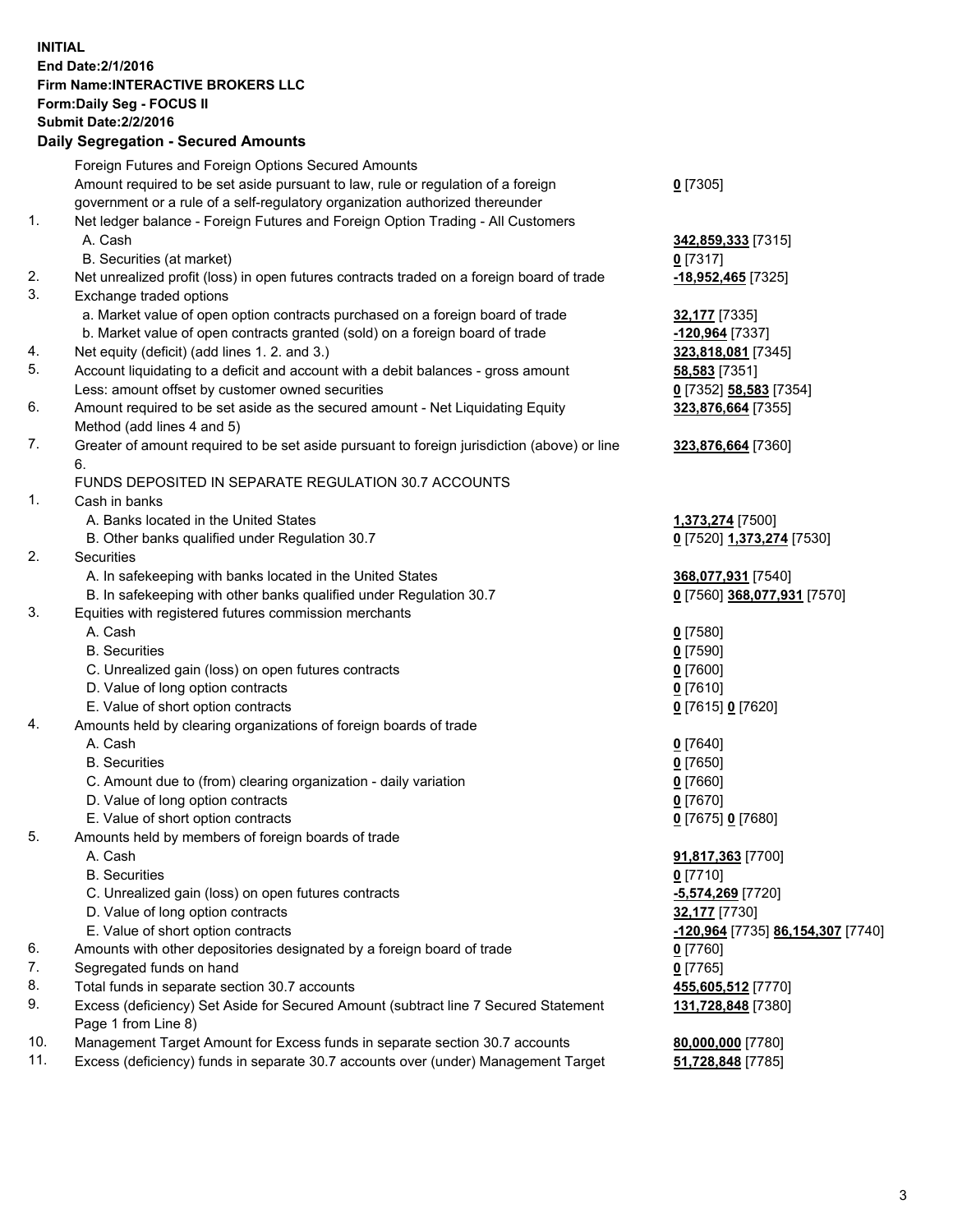**INITIAL End Date:2/1/2016 Firm Name:INTERACTIVE BROKERS LLC Form:Daily Seg - FOCUS II Submit Date:2/2/2016 Daily Segregation - Segregation Statement** SEGREGATION REQUIREMENTS(Section 4d(2) of the CEAct) 1. Net ledger balance A. Cash **2,616,215,708** [7010] B. Securities (at market) **0** [7020] 2. Net unrealized profit (loss) in open futures contracts traded on a contract market **20,257,425** [7030] 3. Exchange traded options A. Add market value of open option contracts purchased on a contract market **91,063,276** [7032] B. Deduct market value of open option contracts granted (sold) on a contract market **-175,822,623** [7033] 4. Net equity (deficit) (add lines 1, 2 and 3) **2,551,713,786** [7040] 5. Accounts liquidating to a deficit and accounts with debit balances - gross amount **67,632** [7045] Less: amount offset by customer securities **0** [7047] **67,632** [7050] 6. Amount required to be segregated (add lines 4 and 5) **2,551,781,418** [7060] FUNDS IN SEGREGATED ACCOUNTS 7. Deposited in segregated funds bank accounts A. Cash **198,327,227** [7070] B. Securities representing investments of customers' funds (at market) **1,599,670,382** [7080] C. Securities held for particular customers or option customers in lieu of cash (at market) **0** [7090] 8. Margins on deposit with derivatives clearing organizations of contract markets A. Cash **69,842,002** [7100] B. Securities representing investments of customers' funds (at market) **1,012,301,139** [7110] C. Securities held for particular customers or option customers in lieu of cash (at market) **0** [7120] 9. Net settlement from (to) derivatives clearing organizations of contract markets **-9,459,066** [7130] 10. Exchange traded options A. Value of open long option contracts **91,050,351** [7132] B. Value of open short option contracts **-175,809,743** [7133] 11. Net equities with other FCMs A. Net liquidating equity **0** [7140] B. Securities representing investments of customers' funds (at market) **0** [7160] C. Securities held for particular customers or option customers in lieu of cash (at market) **0** [7170] 12. Segregated funds on hand **0** [7150] 13. Total amount in segregation (add lines 7 through 12) **2,785,922,292** [7180] 14. Excess (deficiency) funds in segregation (subtract line 6 from line 13) **234,140,874** [7190] 15. Management Target Amount for Excess funds in segregation **155,000,000** [7194] **79,140,874** [7198]

16. Excess (deficiency) funds in segregation over (under) Management Target Amount Excess